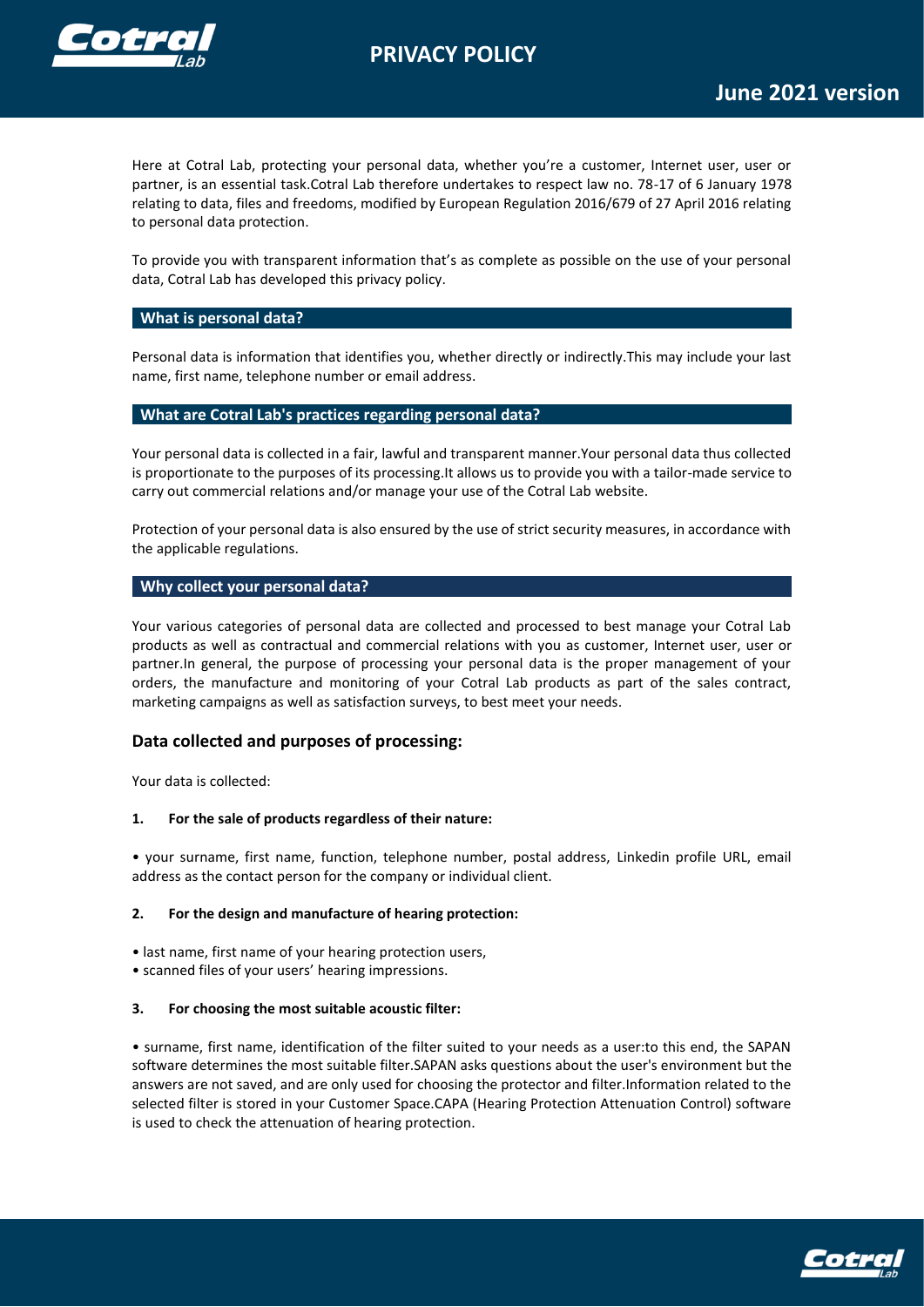**PRIVACY POLICY**



#### **4. To design and manufacture customised safety glasses, Cotral Lab collects:**

• directly, your last name, first name as well as measurement data according to the frame selected, • indirectly, your optical correction data (subject to your prior consent) through your prescriptions written by a healthcare professional.

#### **5- To send you information on products, studies and marketing campaigns:**

• your last name, first name, email address, role, telephone number as contact person for the company or person who contacted Cotral Lab to obtain information,

- your IP address,
- cookies via our website,
- your registration for webinars and newsletters.

#### **6- To offer you new Cotral Lab products:**

• your last name, first name, email address, telephone number as user of our current products with your prior consent.

#### **On what basis do we collect your data?**

The collection and processing of your personal data is aimed at complying with legal and contractual obligations as well as Cotral Lab's legitimate interest in monitoring you throughout the life of your products.Processing may be based on consent; in the case of bespoke glasses, you have the option of withdrawing it.

For the sake of transparency, Cotral Lab has listed in the table below the legal bases associated with each of the purposes of its processing:

| <b>Purpose of processing</b>                    | <b>Legal basis</b>                                  |
|-------------------------------------------------|-----------------------------------------------------|
| The sale of Cotral Lab products                 | Execution of the commercial contract                |
| For choosing the most suitable acoustic filter  | Execution of the commercial contract                |
| Managing after-sales service and warranty       | Cotral Lab's legitimate interest in being able to   |
| complaints                                      | establish proof of a right or contract              |
| The design of hearing impressions               | Execution of the commercial contract                |
| Manufacturing custom-made safety glasses        | Execution of the commercial contract and consent    |
| according to the measurement data of the        | of your user for processing optical correction data |
| selected frame and the optical correction data  |                                                     |
| provided by your user                           |                                                     |
| Sending commercial communications, carrying     | The company's legitimate interest in promoting its  |
| out studies and marketing campaigns             | products and services, subject to respecting your   |
|                                                 | to object to receiving commercial<br>right          |
|                                                 | communications of a professional nature             |
| Keeping general accounts and auxiliary accounts | Compliance with legal obligations incumbent on      |
| as well as completing the related formalities   | Cotral Lab as a company                             |

**Who can access your personal data?**

The recipients of this data are players within the Group's companies:your personal data is transmitted, within Cotral Lab departments, only to persons authorised by their functions to process it (such as persons within internal departments and opticians for manufacturing made-to-measure glasses) as well as Cotral Lab's commercial partners (such as its bespoke eyewear manufacturing partner acting on behalf of the company).

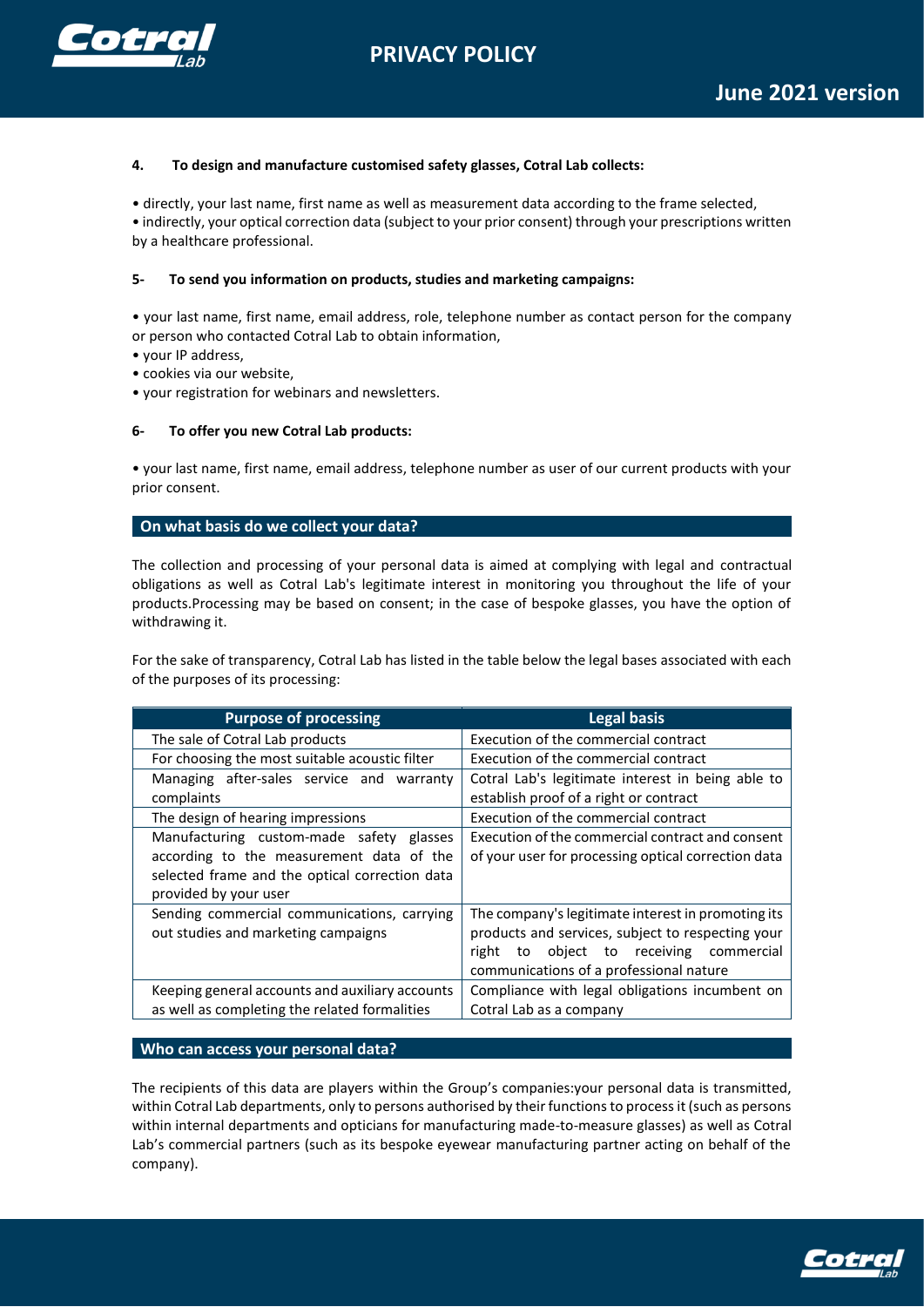



# **Is your data transferred outside the European Union?**

The processing carried out on your personal data is mainly done in Europe. However, it may happen that personal data is transferred to a country outside the European Union.If such a transfer is made to a country whose level of protection is not considered adequate by the European authorities, the relevant transfer will be framed by appropriate guarantees in accordance with the applicable legislation.

For example, the company that imports your data signs a data processing contract based on standard contractual clauses validated by the European Commission to which additional security measures are added (such as the prior pseudonymisation of the data transferred).

You can request more information on the guarantees in place by sending an email to the address shown at the bottom of the document.

# **How long is your personal data kept?**

Your personal data is kept for the time necessary to achieve the purposes of the processing carried out.

Thus, the retention period of your data corresponds to the duration of the commercial relationship between yourself and Cotral Lab:your personal data will either be deleted or anonymised 6 years after the last contact (email, phone call, appointment), or 3 years after the last contact if you are a prospect.

Should it be required that a record of some of your information is kept due to a legal obligation to which Cotral Lab is subject or to prevent any litigation, then some of your data may be archived for legally limited periods in accordance with the provisions of the Civil Code and the Commercial Code (eg:5 years in commercial matters or 10 years in accounting matters), before their final deletion or anonymisation.In this case, your data is stored in a separate database, access to which is secure and strictly limited to authorised personnel.

Digital files of your users' hearing impressions are also kept so that protectors can be re-fabricated at any time in the event of loss, breakage or discomfort without having to take a new imprint. For this purpose, they are kept for a time equivalent to:

12 years from the most recent interaction.

These digital files of hearing impressions are then anonymised and kept for internal scientific studies.

Likewise, in order to manufacture bespoke protective eyewear at any time in the event of loss, breakage or discomfort, optical data is kept for a time equivalent to:

5 years from the most recent interaction.

# **What rights do you have with regard to your personal data?**

In accordance with applicable regulations, you have the right to access, rectify and erase your personal data.You can also exercise your right to portability in order to obtain your personal data in a structured, usable and machine-readable format, so that it can be transmitted to a third party, if your request is eligible.

You also have the right to request the limitation of the processing of your personal data as well as the right to object to its processing.In particular, you can object at any time and without reason to Cotral Lab using your personal data for sending commercial communications.